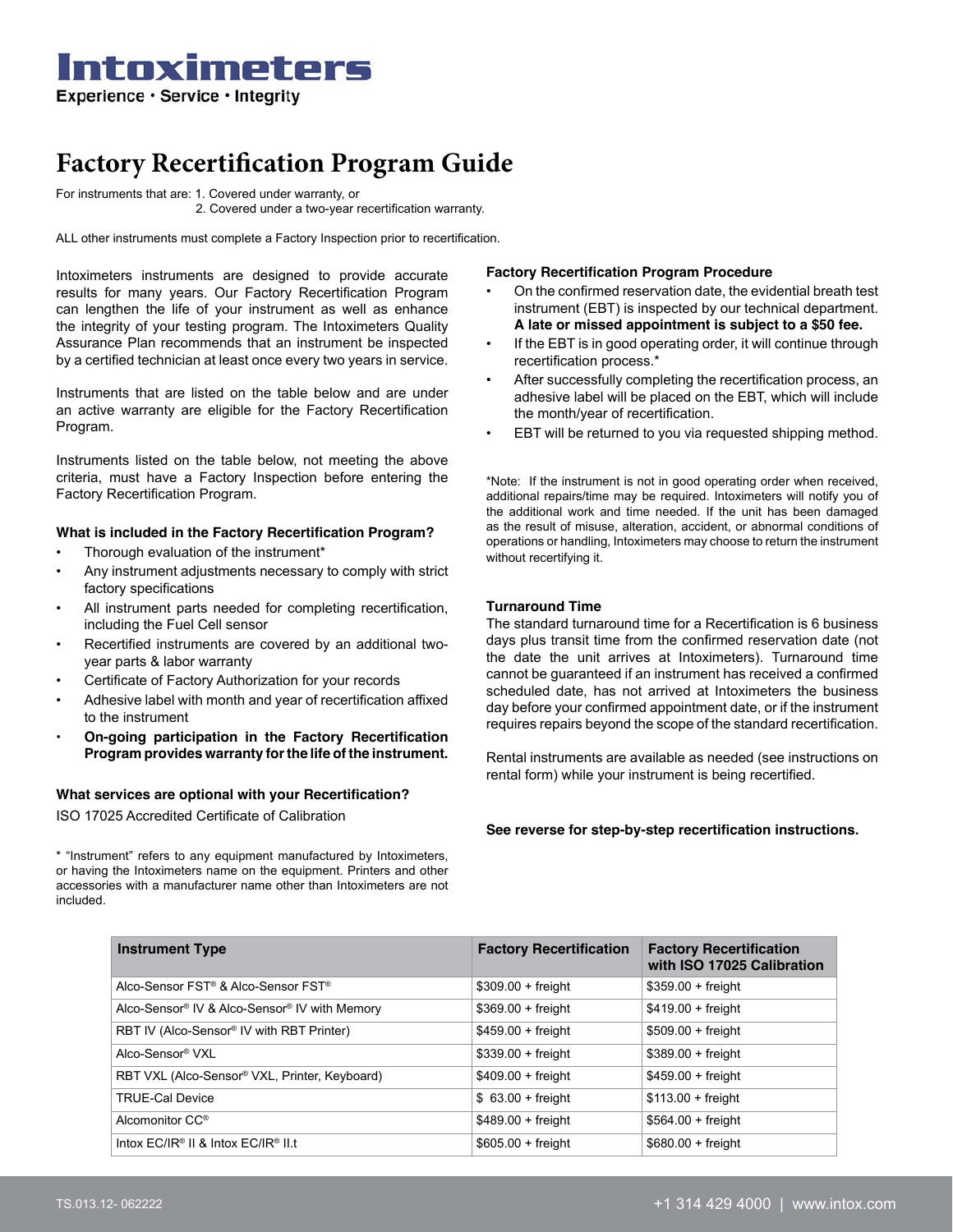Intoximeters Experience · Service · Integrity

## **Factory Recertification Program Instructions**

For instruments that are: 1. Covered under warranty, or 2. Covered under a two-year recertification warranty.

ALL other instruments must complete a Factory Inspection prior to recertification.

#### **Step One: Appointment Reservation**

Factory Recertifications are done by appointment only. To schedule an appointment, please fax the completed Reservation Form on the following page to (314) 429-4170 or email to recert@intox.com.

A confirmation of your reservation date will be sent to you via fax or email.

#### **A missed appointment is subject to a \$50 fee.**

#### **Step Two: Rental Instrument Reservation (if needed)**

Rental instruments are available on a limited basis for customers who need an instrument while their instrument is being recertified.

Please contact an Intoximeters Customer Service Representative at (314) 429-4000 to check on the availability of Rental Instruments for your preferred Recertification Appointment Date.

If a rental instrument is available, you will need to fill out a Rental Agreement Form with your Factory Recertification Reservation. Either our Customer Service Representative will forward you this form by email, or you can find it online [here](https://3gxou93ihow7rltj72rrjmb1-wpengine.netdna-ssl.com/wp-content/uploads/2020/11/Rental-Form-ALL-2020-1.pdf).

Once your Recertification reservation has been accepted, Intoximeters will send you a confirmation of your reservation date via email or fax along with shipping instructions and your instrument rental confirmation, if a rental instrument was reserved for you. If so, the rental instrument will be shipped to you approximately one week before your confirmed reservation date.

#### **Step Three: Secure Instrument Customizations**

Prior to the instrument's return for recertification, all stored data, settings and custom software required by the customer, should be saved or secured by the customer.

Intoximeters shall not be responsible for any custom software, custom configuration information, or memory data of customer information contained in, stored on, or integrated with any products returned to Intoximeters pursuant to any Warranty, Repair or Recertification.

#### **Step Four: Shipping**

Shipping instructions will be sent to you at the time of your appointment confirmation.

Compressed dry gas is considered a HAZMAT material and subject to HAZMAT shipping requirements. Whether you do or don't have the credentials to ship HAZMAT materials, do not return your dry gas cylinders with your instrument that is being returned for recertification.

Please be sure to ship the instrument so that it arrives at our facility no later than one business day before your confirmed appointment date or the recertification process may be delayed.